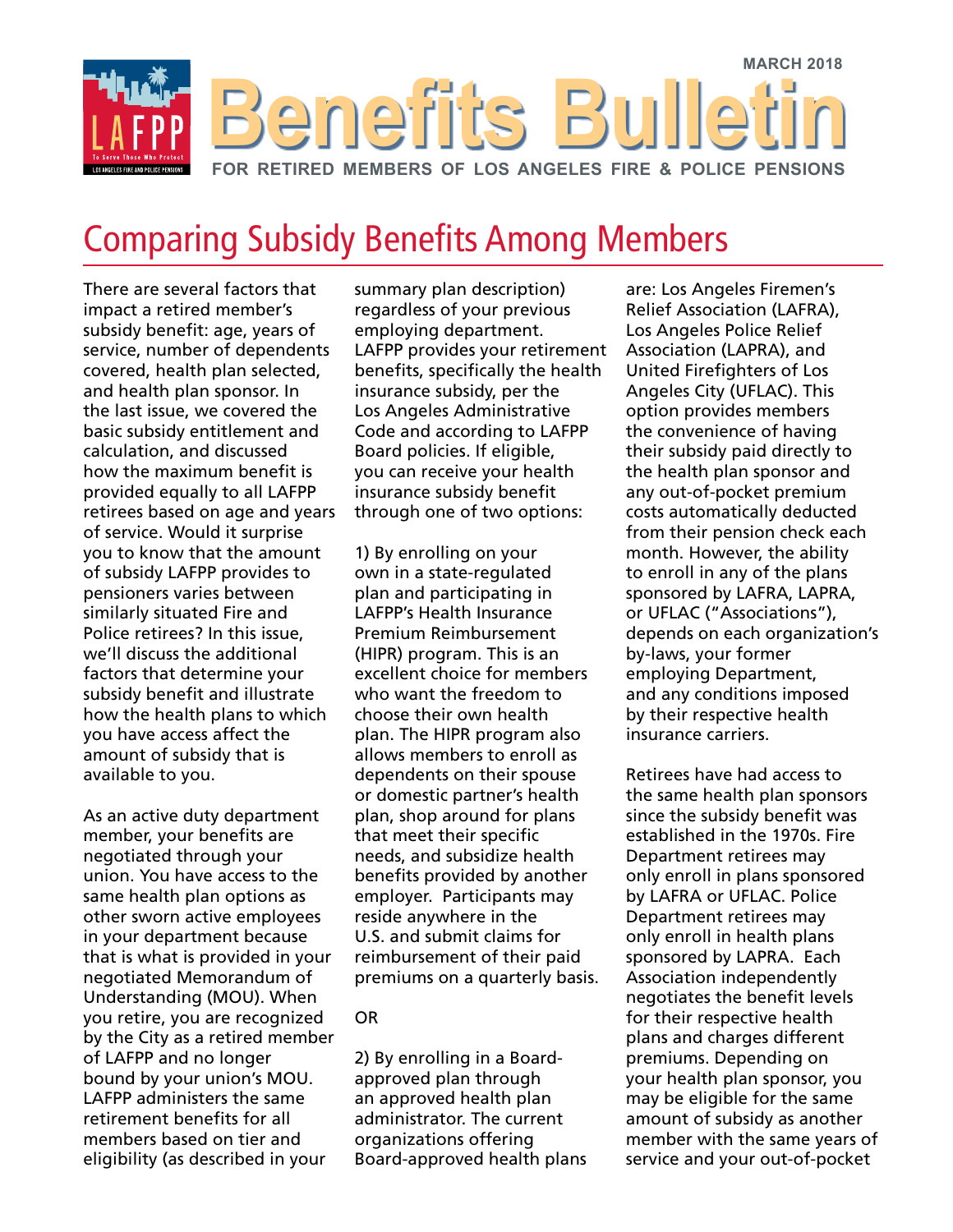cost could be very different in comparison due to the differences in plan premiums.

Retired members who are entitled to the same subsidy amount may be benefiting

from the subsidy program. For illustration purposes, let's suppose Larry, a retiree with 25 years of service, is eligible for the maximum non-frozen subsidy and is enrolled in a PPO plan covering both him

and his spouse. As you can see in the chart below, Larry would experience different out-of-pocket premium costs based on his access to plans sponsored by LAFRA, LAPRA, or UFLAC.

#### **PPO Two-Party Plans**

|                                     | <b>Non-Medicare</b>                   |                                    |                                    | <b>Medicare</b>                                            |                                    |                                    |                                                          |                                    |                                   |
|-------------------------------------|---------------------------------------|------------------------------------|------------------------------------|------------------------------------------------------------|------------------------------------|------------------------------------|----------------------------------------------------------|------------------------------------|-----------------------------------|
|                                     | (Larry & Spouse are<br>both under 65) |                                    |                                    | (Larry is over 65 w/Medicare A/B/D,<br>Spouse is under 65) |                                    |                                    | (Larry & Spouse are both over 65 with<br>Medicare A/B/D) |                                    |                                   |
|                                     | <b>FIRE</b>                           |                                    | <b>POLICE</b>                      | <b>FIRE</b>                                                |                                    | <b>POLICE</b>                      | <b>FIRE</b>                                              |                                    | <b>POLICE</b>                     |
|                                     | (LAFRA)                               | (UFLAC)                            | (LAPRA)                            | (LAFRA)                                                    | (UFLAC)                            | (LAPRA)                            | (LAFRA)                                                  | (UFLAC)                            | (LAPRA)                           |
| Premium<br>Subsidy<br>Out-of-Pocket | \$1,564.66<br>\$1,564.66<br>0.00      | \$2,082.16<br>\$1,627.73<br>454.43 | \$2,002.38<br>\$1,627.73<br>374.65 | \$1,271.66<br>\$1,147.71<br>\$123.95                       | \$2,007.43<br>\$1,510.10<br>497.33 | \$1,633.38<br>\$1,412.54<br>220.84 | \$978.66<br>\$854.71<br>\$123.95                         | \$2,007.43<br>\$1,510.10<br>497.33 | \$1,257.89<br>\$1,223.70<br>34.19 |

Additionally, as a member transitions from a non-Medicare plan to a Medicare plan, their out-of-pocket cost usually changes. Members who are enrolled in single-party PPO plans seem to experience higher out-of-pocket costs when they have Medicare. The following chart shows how the out-of-pocket cost changes for Anna, a retiree with 25 years of service, depending on her Medicare enrollment status.

|                                            | <b>PPO Single-Party Plans</b> |                                   |                              |                                             |                                   |                                   |                                  |                                  |                                 |
|--------------------------------------------|-------------------------------|-----------------------------------|------------------------------|---------------------------------------------|-----------------------------------|-----------------------------------|----------------------------------|----------------------------------|---------------------------------|
|                                            | <b>Non-Medicare</b>           |                                   |                              |                                             |                                   |                                   | <b>Medicare</b>                  |                                  |                                 |
|                                            | (Anna is under 65)            |                                   |                              | (Anna is over 65 with<br>Medicare B/D only) |                                   |                                   | (Anna has Medicare A/B/D)        |                                  |                                 |
|                                            | <b>FIRE</b>                   |                                   | <b>POLICE</b>                | <b>FIRE</b>                                 |                                   | <b>POLICE</b>                     | <b>FIRE</b>                      |                                  | <b>POLICE</b>                   |
|                                            | (LAFRA)                       | (UFLAC)                           | (LAPRA)                      | (LAFRA)                                     | (UFLAC)                           | (LAPRA)                           | (LAFRA)                          | (UFLAC)                          | (LAPRA)                         |
| <b>Premium</b><br>Subsidy<br>Out-of-Pocket | \$959.46<br>\$959.46<br>0.00  | \$1,706.66<br>\$1,627.73<br>78.93 | \$945.70<br>\$945.70<br>0.00 | \$812.46<br>\$812.46<br>0.00<br>5           | \$660.14<br>\$660.14<br>0.00<br>S | \$757.70<br>\$757.70<br>0.00<br>S | \$666.46<br>\$542.51<br>\$123.95 | \$983.60<br>\$542.51<br>\$441.09 | \$576.70<br>\$542.51<br>\$34.19 |

LAFPP does not currently administer its own health plans and therefore is not able to negotiate lower premiums on your behalf. As health plan premiums increase each year, the Board considers increases to the maximum subsidy amount for members to apply towards the cost of those premiums. The amount necessary to provide the subsidy benefit for pensioners is drawn from the LAFPP pension fund. This is an important consideration since many members are living longer than previous generations of retirees.

As illustrated in the prior examples (Larry and Anna), similar plans with different premiums can result in varied subsidy amounts and out-of-pocket costs. The Board has reason to believe the current structure of the health plan program not only creates disparities among Board-approved health plan subscribers, it may also be harmful to the Plan. Because of this, the Board's Ad Hoc Committee on Retiree Health Plans is currently exploring alternatives that can provide members access to similar benefits and reduce or resolve any disparities that may exist.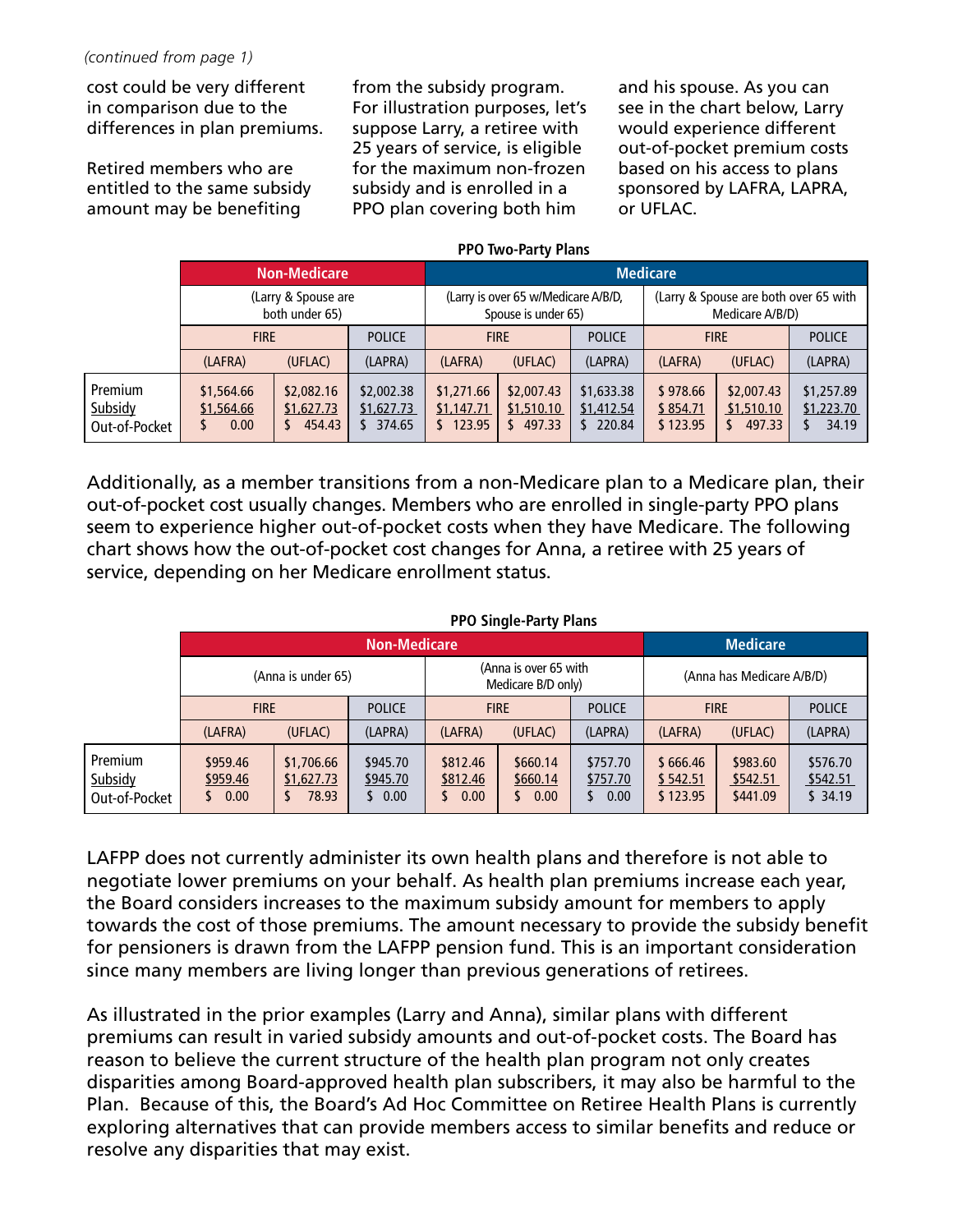### **MEDICARE HEALTH INSURANCE**

Medicare is the federal health insurance program for those who are age 65 and older, certain people with disabilities, and people with End Stage Renal Disease. Most major insurance carriers contract with the Centers for Medicare & Medicaid Services to provide health plans for people enrolled in Medicare. Medicare covers hospital stays (Part A), doctor visits (Part B) and prescription drugs (Part D).

### **MEDICARE SUBSIDY**

LAFPP has specific requirements regarding the Medicare subsidy. When you become eligible for Medicare at age 65, LAFPP requires you to enroll in Part B, as well as Part A (if there is no additional cost to you), to continue receiving a subsidy. Once your Medicare Parts A & B enrollment is confirmed, if eligible, you are entitled to a Medicare subsidy. The current Medicare subsidy maximums are \$480.41 if you did not opt-in to make the additional 2% contributions as an active member in 2011 (frozen) or \$542.51 if you retired prior to July 15, 2011 or you did optin to make the additional 2% contributions as an active member (not frozen). The Medicare subsidy, which is established in the Los Angeles Administrative Code, is lower because the cost of your health insurance is subsidized by the Federal government through the Medicare program.

### **NON-MEDICARE SUBSIDY**

Eligible retired members who are under age 65 or over 65 with Medicare Part B only are entitled to a non-Medicare subsidy. The current subsidy maximums for retired members enrolled in non-Medicare plans are \$1,097.41 if you did not opt-in to make the additional 2% contributions as an active member in 2011 (frozen) and \$1,627.73 if you retired prior to July 15, 2011 or you did opt-in to make the additional 2% contributions as an active member (not frozen).

### **SUBSIDY FOR DEPENDENT COVERAGE**

A member is enrolled in a multi-party plan when it includes coverage for eligible dependents, such as your spouse, domestic partner, or children. Eligible retired members may use their subsidy benefit towards the cost of a multi-party health insurance premium.

# **DEFINITIONS**

### **WHAT IS AN OUT-OF-POCKET COST?**

An out-of-pocket cost is any amount paid directly by a member. Members are responsible for the entire cost of their healthcare premiums and any associated costs for doctors visits, treatment, and prescription medications. If you are eligible for a subsidy and the amount you receive does not fully cover the amount of your premium, the resulting balance is also an out-of-pocket cost. You are responsible for paying it based on the terms agreed upon with your health plan administrator. The balance owed after your subsidy is applied towards any premium is deducted from your monthly pension payment.

As a Medicare-eligible retiree (enrolled in Medicare Parts A, B and D), when you have a dependent covered on your health insurance plan, the formula used to determine your subsidy benefit starts with the Medicare subsidy formula for the member only. The formula then refers to your non-Medicare subsidy and the lowest non-Medicare single-party premium, where the member is not enrolled in Medicare or has Parts B and D only, to maximize the amount of subsidy available for your dependent coverage. A final comparison and calculation are made to determine the total subsidy that will be applied towards your multi-party premium. This is the same formula that was put in place by the Board when the subsidy benefit was first established.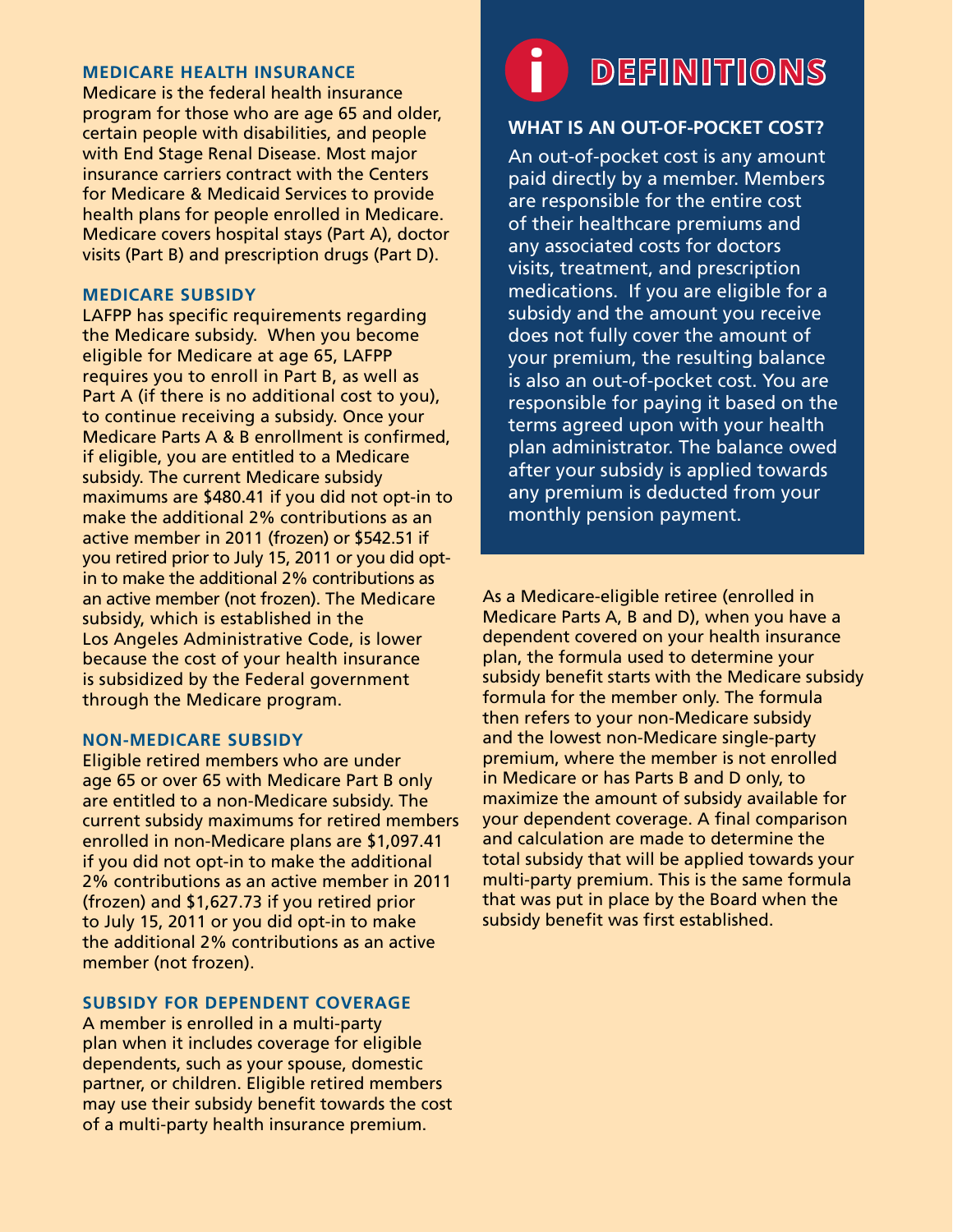### **HOW TO CALCULATE YOUR SUBSIDY BENEFIT WHEN YOU ARE ENROLLED IN ANY NON-MEDICARE PLAN OR A SINGLE-PARTY MEDICARE PLAN**

### **HOW MUCH SUBSIDY ARE YOU ELIGIBLE FOR?**

A. Medicare subsidy maximum = \$542.51

a) 20 or more Years of Service (YOS) = 100% of maximum: \_\_\_\_\_\_\_\_\_\_\_\_\_\_

b) 15-19 YOS =  $90\%$  of maximum:

c) 10-14 YOS =  $75%$  of maximum:

B. Non-Medicare subsidy maximum = \$1,627.73

- a) Whole Years of Service:
- b) Multiplied by 4%:
- c) Multiplied by  $$1,627.73$ :

d) Equals your subsidy:

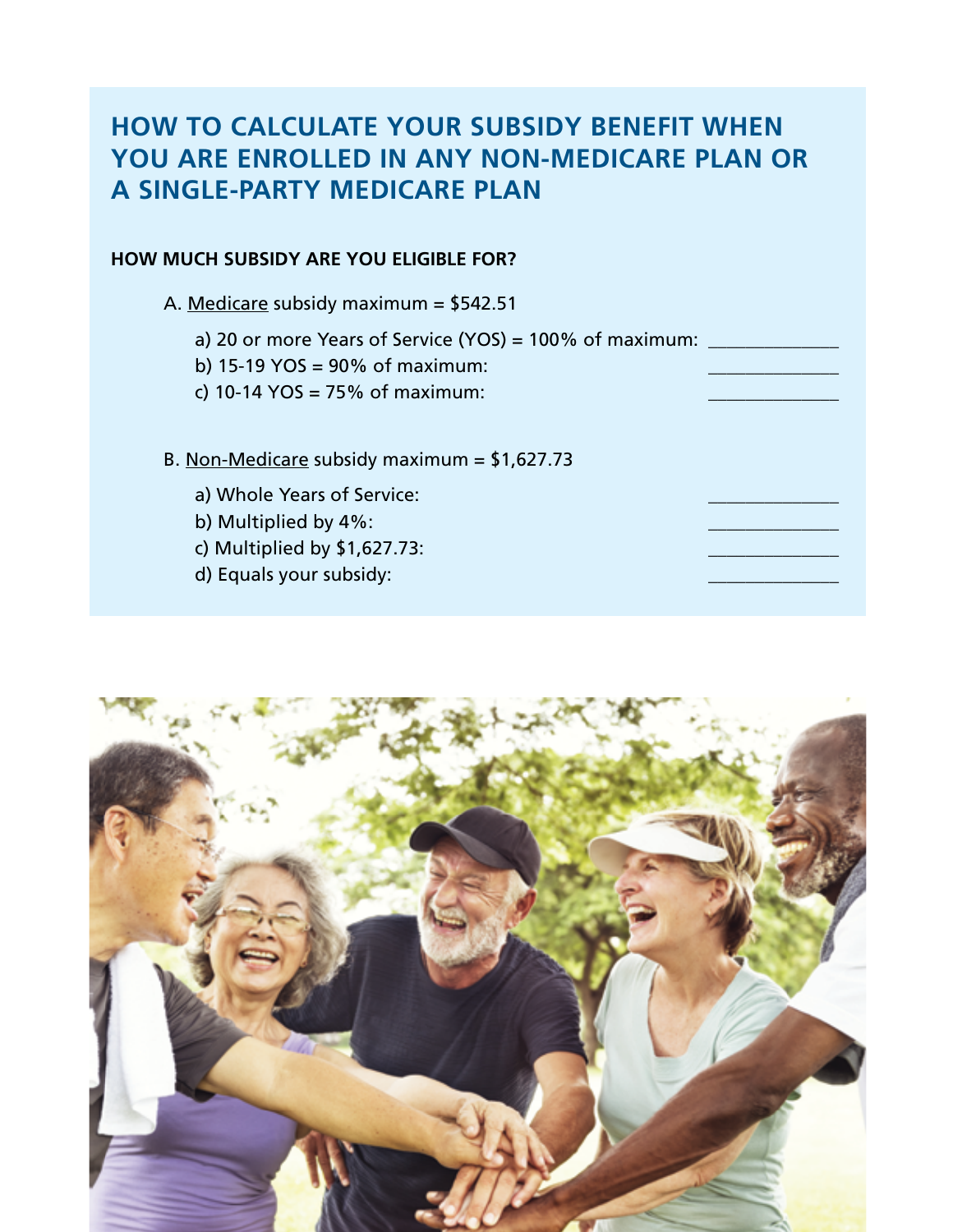## **HOW TO CALCULATE YOUR SUBSIDY BENEFIT WHEN YOU ARE ENROLLED IN A MEDICARE MULTI-PARTY PLAN WITH ONE OR MORE ELIGIBLE DEPENDENTS**

| Single-Party Plans                  |            | <b>LAFRA</b> | <b>LAPRA</b> | <b>UFLAC</b> |  |
|-------------------------------------|------------|--------------|--------------|--------------|--|
| Non-Medicare /<br>Medicare B&D Only | <b>PPO</b> | \$812.46     | \$757.70     | \$660.14     |  |
|                                     | <b>HMO</b> | N/A          | \$795.03     | \$624.99     |  |
|                                     | Kaiser     | \$565.18     | \$517.26     | N/A          |  |
|                                     | <b>PPO</b> | \$666.46     | \$576.70     | \$983.60     |  |
| <b>Medicare</b><br>Parts AB&D       | <b>HMO</b> | N/A          | \$665.03     | \$622.43     |  |
|                                     | Kaiser     | \$253.18     | \$205.26     | N/A          |  |

### 2018 Premiums

| <b>STEP 1</b>     | HOW MUCH DOES IT COST TO COVER MY DEPENDENTS?                                                                                                                                                                                                                                                    |  |
|-------------------|--------------------------------------------------------------------------------------------------------------------------------------------------------------------------------------------------------------------------------------------------------------------------------------------------|--|
|                   | a) Your health insurance multi-party premium:<br>b) Minus premium if you were enrolled in a single-party<br>non-Medicare plan:<br>c) Equals the dependent portion of your premium:                                                                                                               |  |
| STEP <sub>2</sub> | HOW MUCH SUBSIDY IS AVAILABLE TO COVER THE<br><b>COST OF MY DEPENDENTS?</b>                                                                                                                                                                                                                      |  |
|                   | a) Your maximum non-Medicare subsidy entitlement:<br>b) Minus the lowest premium if you were enrolled<br>in a single-party non-Medicare /Medicare Parts B&D<br>only plan (see "2018 Premiums" above):<br>c) Equals the amount of subsidy available for the<br>dependent portion of your premium: |  |
| <b>STEP 3</b>     | WHAT IS THE TOTAL SUBSIDY FOR YOUR<br><b>MULTI-PARTY PREMIUM?</b>                                                                                                                                                                                                                                |  |
|                   | a) Available subsidy for dependent coverage (Step 2, Part C): _________<br>b) Or dependent portion of premium (Step 1, Part C):<br>c) Add the lower amount to your basic Medicare subsidy<br>(use single-party formula)<br>d) Equals your total Medicare subsidy benefit:                        |  |